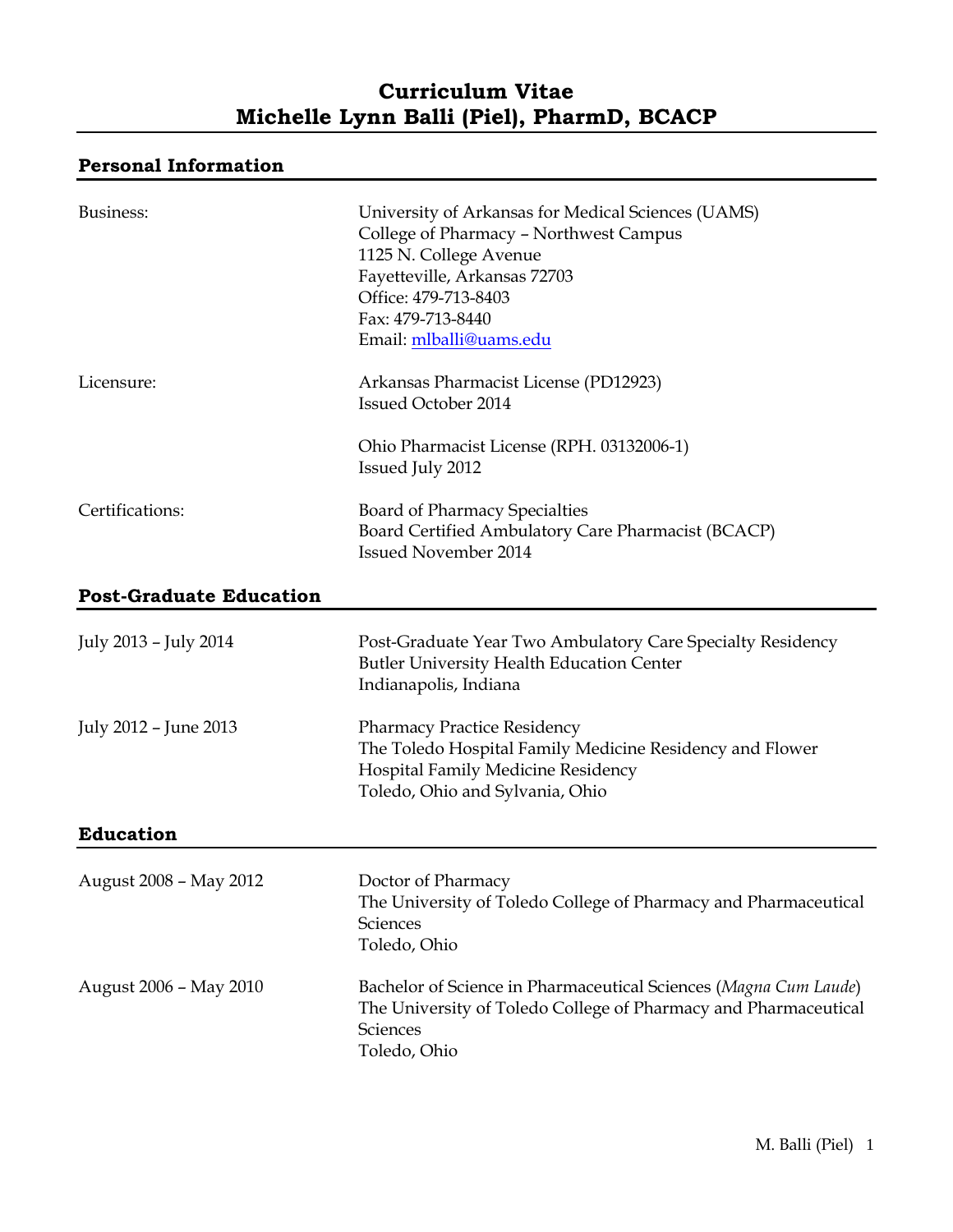| July 2021 - present                                   | <b>Associate Professor</b><br>University of Arkansas for Medical Sciences College of Pharmacy<br><b>Pharmacy Practice Department</b>                                                                               |  |
|-------------------------------------------------------|--------------------------------------------------------------------------------------------------------------------------------------------------------------------------------------------------------------------|--|
| July 2014 - June 2021                                 | <b>Assistant Professor</b><br>University of Arkansas for Medical Sciences College of Pharmacy<br><b>Pharmacy Practice Department</b>                                                                               |  |
| July 2013 - June 2014                                 | <b>Adjunct Assistant Professor</b><br>Butler University College of Pharmacy and Health Sciences<br><b>Pharmacy Practice Department</b>                                                                             |  |
| <b>Professional Experience</b>                        |                                                                                                                                                                                                                    |  |
| <b>Clinical Experience:</b>                           |                                                                                                                                                                                                                    |  |
| July 2014 - present                                   | PACT (Patient-Aligned Care Team) Clinical Pharmacy Practitioner<br>Veterans Health Care System of the Ozarks (VHSO) - Branson<br>Community-Based Outpatient Clinic<br>Fayetteville, Arkansas and Branson, Missouri |  |
| PGY-2 Ambulatory Care Residency Clinical Experiences: |                                                                                                                                                                                                                    |  |
| February 2014 - June 2014                             | Richard L. Roudebush VA Medical Center<br>Indianapolis, Indiana                                                                                                                                                    |  |
| August 2013 - June 2014                               | <b>Butler University Health Education Center</b><br>Indianapolis, Indiana                                                                                                                                          |  |
| July 2013 - June 2014                                 | Community Health Network Family Medicine Center<br>Indianapolis, Indiana                                                                                                                                           |  |
| August 2013 - December 2013                           | St. Vincent Center for Healthy Aging<br>Indianapolis, Indiana                                                                                                                                                      |  |
| PGY-1 Residency Clinical Experiences:                 |                                                                                                                                                                                                                    |  |
| July 2012 - June 2013                                 | <b>Pharmacy Practice Resident</b><br>The Toledo Hospital Family Medicine Residency Program and<br>Flower Hospital Family Medicine Residency Program<br>Toledo, Ohio and Sylvania, Ohio                             |  |
| July 2012 - June 2013                                 | Pharmacy Practice Resident - Ambulatory Care Clinic<br>Center for Health Services<br>Toledo, Ohio                                                                                                                  |  |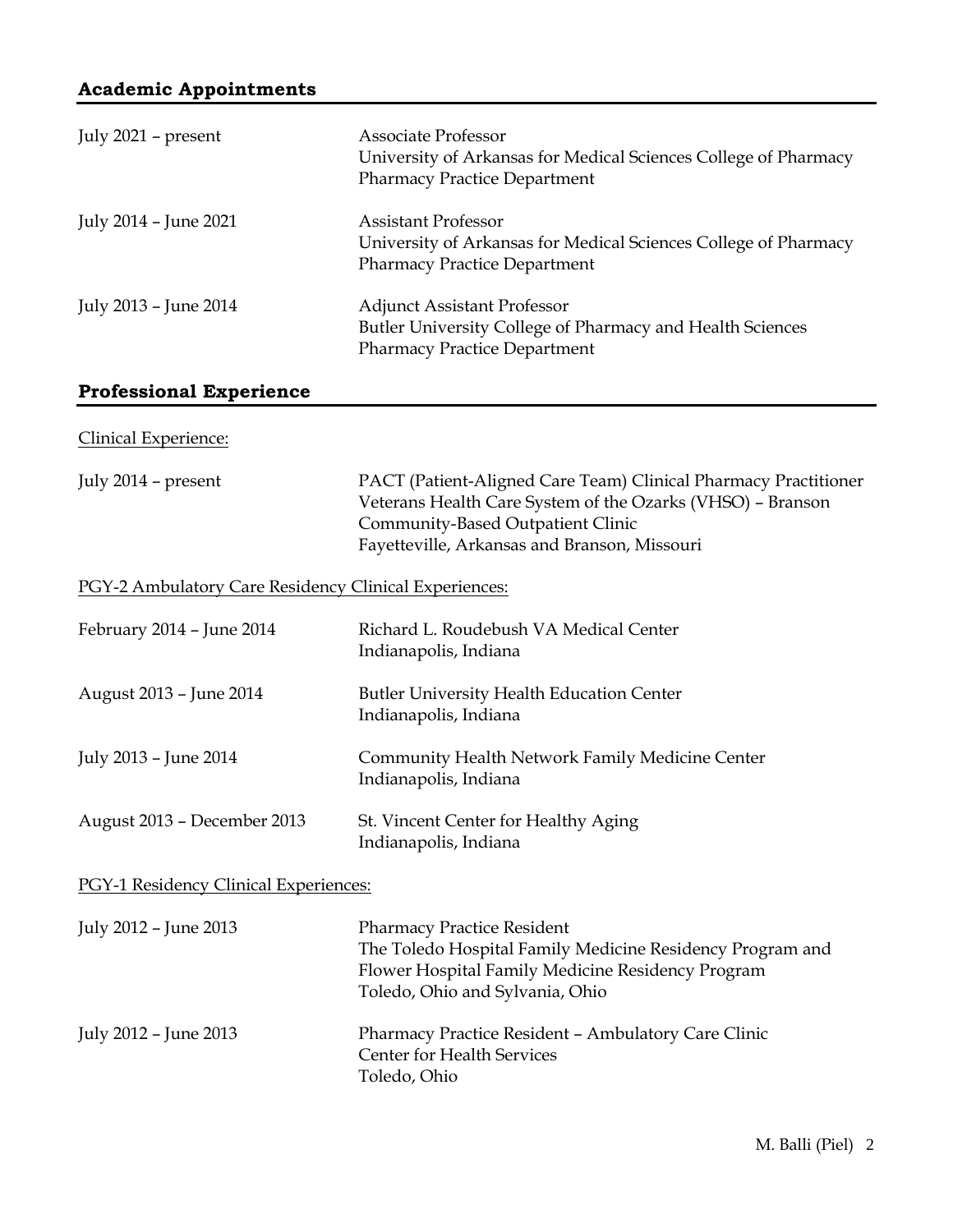| July 2012 - June 2013 | Pharmacy Practice Resident - MTM Telephone Clinic<br>Paramount Health Care<br>Maumee, Ohio                      |
|-----------------------|-----------------------------------------------------------------------------------------------------------------|
| Other Experience:     |                                                                                                                 |
| July 2013 - June 2014 | <b>Supervising Pharmacist</b><br>Butler University Community Outreach Pharmacy (BUCOP)<br>Indianapolis, Indiana |
| July 2012 - July 2013 | Pharmacist<br>Rite Aid Pharmacy<br>Toledo, Ohio                                                                 |
| May 2008 - June 2012  | Pharmacy Intern<br>Rite Aid Pharmacy<br>Toledo, Ohio                                                            |
| July 2007 - May 2008  | Pharmacy Technician<br>The Pharm Pharmacy<br>Toledo, Ohio                                                       |
|                       |                                                                                                                 |

## **Teaching**

University of Arkansas for Medical Sciences College of Pharmacy: Current Participation

PHPR 7150 Special Problems in Clinical Practice (Health and Wellness Elective). Coordinator and Discussion Leader (2017-present). 2017 (3 students). 2018 (4 students). 2019 (6 students). 2020 (4 students), 2021 (3 students).

PHPR 7308 Pharmacy Practice Assessment and Skills. Co-coordinator and Lab Instruction Leader for the Northwest Campus (2016 – present). Lecturer (2016 – present). Lecture Hours: 2016 (4 hours), 2017 (4 hours), 2018 (4 hours), 2019 (4 hours), 2020 (2 hours), 2021 (2 hours), 2022 (2 hours). Lab Instruction Hours: 2016 (14 hours), 2017 (26 hours), 2018 (24 hours), 2019 (22 hours), 2020 (30 hours), 2021 (30 hours). *Lectures: General Assessment, Vital Signs, and Peripheral Vascular System; Cardiology; Review of SOAP Notes and Nia Rx (past); Immunizations (past); Neuro/Pain (past).*

PHPR 7203 Therapeutics I. Lecturer (2015 – present). Lecture Hours: 2015 (6 hours), 2016 (9 hours), 2017 (9 hours), 2018 (10 hours), 2019 (9 hours), 2020 (11 hours), 2021 (11 hours), 2022 (6 hours). *Nephrology and Urology: Hypertension Overview and Classification, Hypertension Drug Therapy, Special Situations in Hypertension Treatment (current); Cardiology: Dyslipidemia Treatment Considerations, Dyslipidemia Drug Therapy, Dyslipidemia Patient Cases (current); Nephrology and Urology: Benign Prostatic Hyperplasia; Erectile Dysfunction and Male Hormone Replacement; Overactive Bladder and Incontinence (past); Cardiology: Coronary Heart Disease Overview and Characterization, Chronic Stable Angina, Treatment Considerations in Heart Failure, Heart Failure Drug Therapy, Heart Failure Cases (past).*

PHPR 7302 Therapeutics II. Lecturer (2016-2018). Lecture Hours: 2016 (2 hours), 2017 (2 hours) 2018 (2 hours).

*Lecture: An Introduction to SOAP Notes*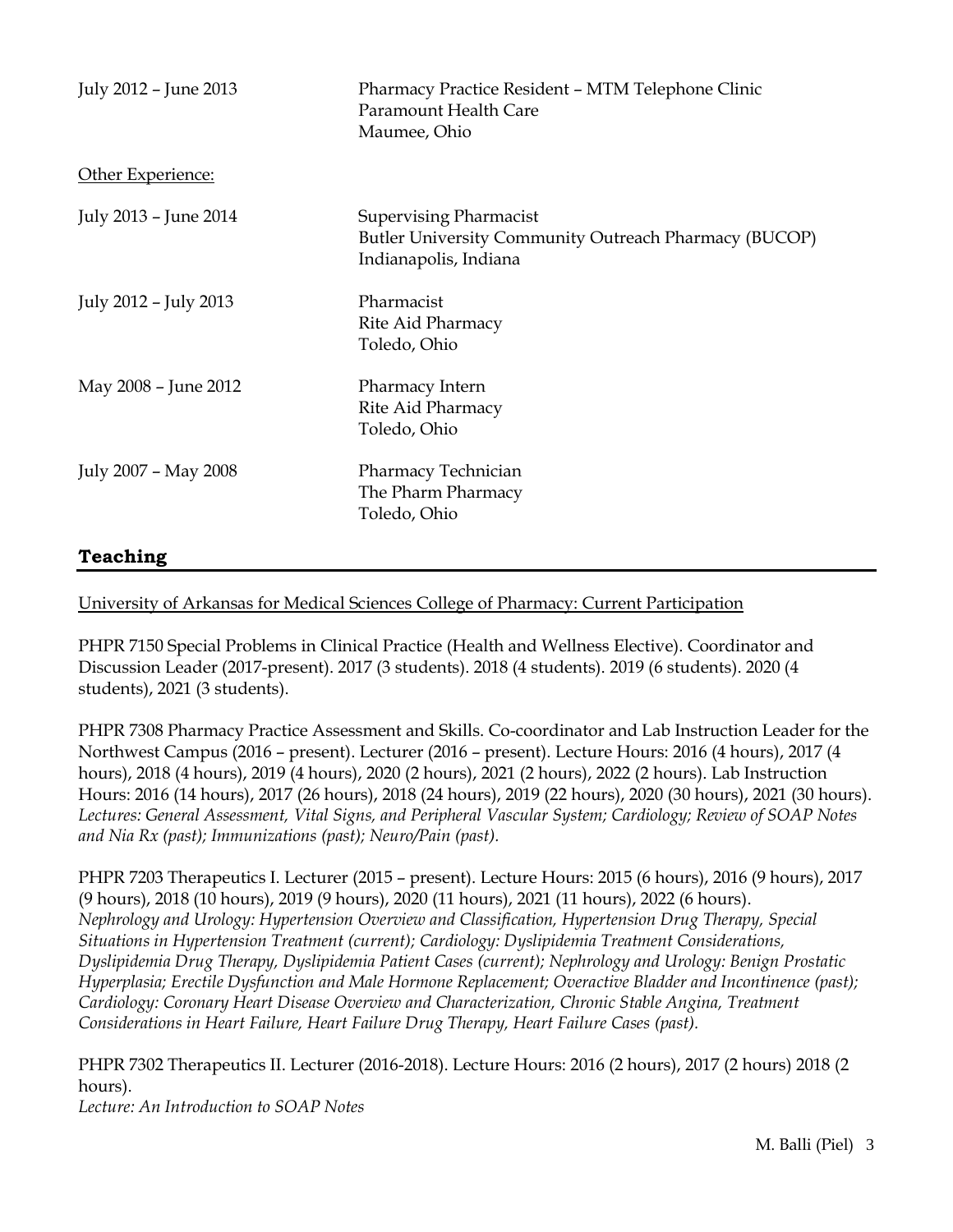PHPR 7412 Direct Patient Care/Ambulatory Care Rotation (Primary Care). Preceptor, 4-week practical rotations in adult ambulatory care at the Veterans Health Care System of the Ozarks. 2014-2015 (7 students), 2015-2016 (14 students), 2016-2017 (16 students), 2017-2018 (11 students), 2018-2019 (10 students), 2019-2020 (12 students), 2020-2021 (12 students), 2021-2022 (9 students).

Preceptor, ASHP Accredited Pharmacy Practice Residency. University of Arkansas for Medical Sciences – Northwest Campus. Ambulatory Care Rotation. 2015-present: 2015-2016 (1 resident), 2016-2017 (1 resident – 2 rotation months), 2017-2018 (1 resident – 6 weeks), 2018-2019 (1 resident – 4 weeks), 2019- 2020 (1 resident – 7 weeks), 2020-2021 (1 resident – 8 weeks).

#### Veterans Health Care System of the Ozarks: Current Participation

Preceptor, ASHP Accredited Pharmacy Practice Residency. Veterans Health Care System of the Ozarks. Academia and Telehealth Ambulatory Care Elective Rotation. 2021-present: 2020-2021 (2 residents – 6 week rotations), 2021-2022 (1 resident – 6 week rotation).

#### Veterans Health Care System of the Ozarks: Previous Participation

Preceptor, ASHP Accredited Pharmacy Practice Residency. Veterans Health Care System of the Ozarks. Ambulatory Care Rotation. 2015-2018: 2014-2015 (2 residents), 2015-2016 (2 residents), 2016-2017 (1 resident – 2 rotation months), 2017-2018 (1 resident).

## University of Arkansas for Medical Sciences College of Pharmacy: Previous Participation

PHPR 5654 Patient Assessment and Application. Co-coordinator (2015). Lecturer (2015). Lecture Hours: 2015 (3 hours). Lab Instruction Hours: 2015 (20 hours). *Lectures: General Assessment and Vital Signs; Cardiology; ENT/Neurology.*

## Butler University College of Pharmacy and Health Sciences: Previous Participation

RX608 PharmD Senior Seminar II. Research project advisor. Spring 2014 (3 PharmD students).

RX416 Self-Care and Health Promotion II. Lecturer (Spring 2014). Lecture Hours: 2014 (1.5 hours). Lab Instructor (Spring 2014). Lab Instruction Hours: 2014 (16 hours). *Lectures: Acne Mini-Review; Final Semester Review with New Topics.*

RX647 Exploring Public Health Elective. Lecturer (Spring 2014). Lecture Hours: 2014 (1 hour). *Lecture: Behavioral Counseling.*

RX692 Indigent Care Rotation. Preceptor, 8-day medical mission brigade to provide acute care and chronic disease management for an indigent patient population with Timmy Global Health in Monte Cristi, Dominican Republic. January 2014 (5 PharmD students and 2 physician assistant students).

RX657 Ambulatory Care Rotation. Preceptor, 4-week practical rotations in adult ambulatory care at the Butler University Health Education Center. 2013-2014 (3 students).

RX621 Pharmacy-Based Immunizations Elective. Faculty evaluator. 2013-2014.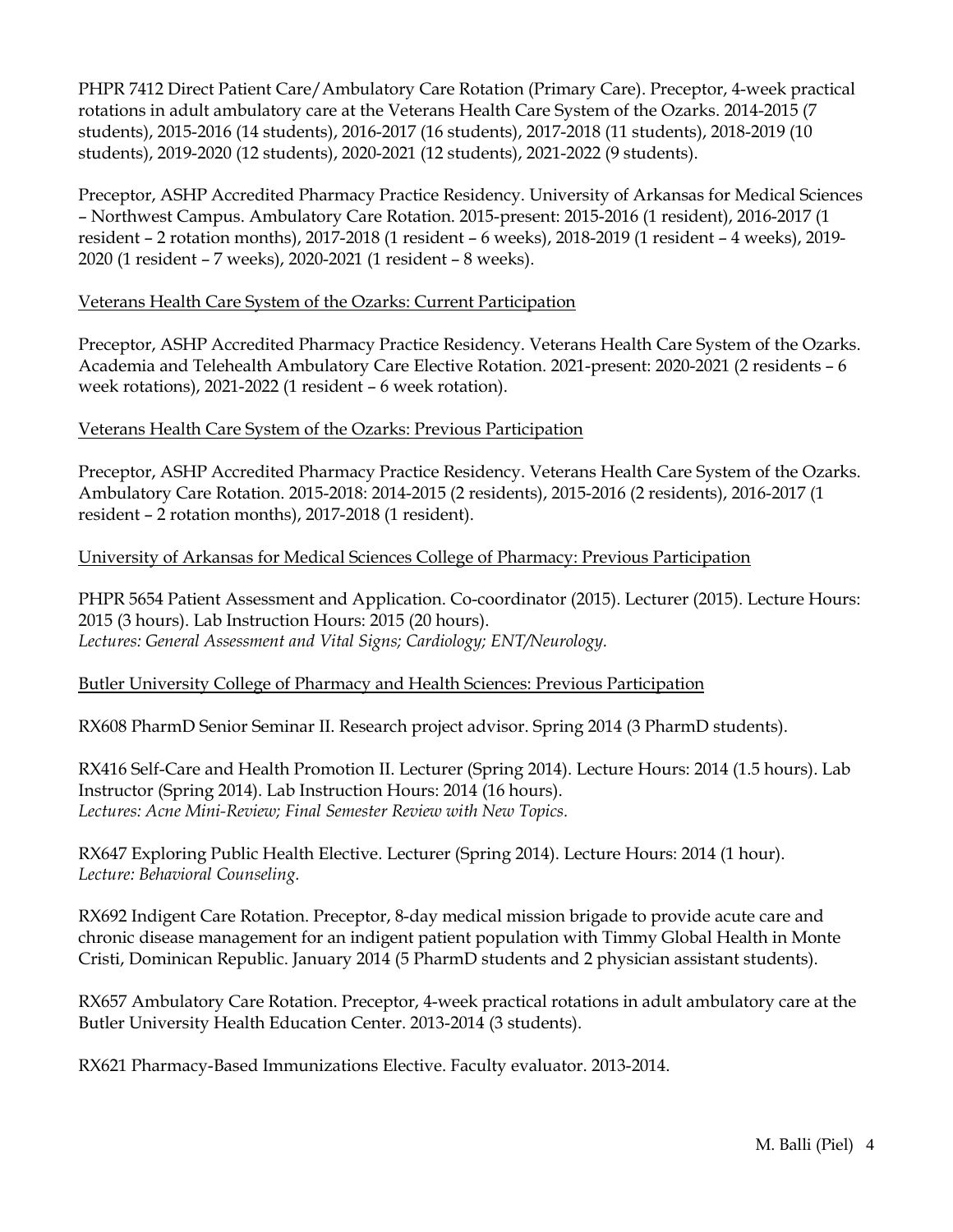PX210 Topics in Health and Wellness Elective. Lecturer (Fall 2013). Lecture Hours: 2013 (1.5 hours) *Lecture: Cancer Prevention and Skin Care.*

RX301 Intro to Pharmacy Practice Experience 1. Co-Lecturer (Fall 2013). Group education class leader (Fall 2013). Lecture Hours: 2013 (1 hour). Group Class Instruction Hours: 2013 (4.5 hours). *Lectures: Health Behaviors; Healthy Habits.*

RX403 Therapeutics I Case Conference. Small-group discussion leader (Fall 2013). Discussion Instruction Hours: 2013 (14 hours).

RX415 Self-Care and Health Promotion I. Lecturer (Fall 2013). Lecture Hours: 2013 (2 hours). *Lectures: Nausea and Vomiting; Intestinal Gas.*

The University of Findlay College of Pharmacy: Previous Participation

PHAR 411 Advanced Self-Care for the Pharmacist. Lecturer (Fall 2012). Lecture Hours: 2012 (3 hours). *Lectures: Ophthalmic and Otic Disorders; Home Diagnostic Testing; Self-Care Patient Cases.* 

PHAR 466 Pharmacology, Pathophysiology, and Therapeutics of Cardiovascular Disease. Lecturer (Fall 2012). Lecture Hours: 2012 (1 hour). *Lecture: Hyperlipidemia Patient Cases.*

The University of Toledo College of Pharmacy and Pharmaceutical Sciences: Previous Participation

PHPR 6070 (PPD-5) and PHPR 6080 (PPD-6). Pharmacy Practice Graduate Teaching Assistant (2011- 2012).

PHPR 4070 (PPD-3) and PHPR 4080 (PPD-4). Professional Practice Laboratory Graduate Teaching Assistant (2010-2011).

## **Additional Presentations**

National Presentation (Online Webinar):

American Association of Colleges of Pharmacy: Pharmacy Practice Section *Innovative Teaching Approaches in the Classroom: A Prescription to Boring Classrooms (September 10, 2019):* presented to pharmacists in attendance for continuing education

#### State Conference:

Arkansas Pharmacists Association 135th Annual Convention (Little Rock, Arkansas) *Hypertension: Guidelines Galore and Cases (June 9, 2017):* presented to pharmacists and pharmacy technicians in attendance for continuing education ACPE Numbers: ACPE# 0004-9999-17-031-L01-P ACPE# 0004-9999-17-031-L01-T (1.5 contact hours)

#### Regional Conferences:

University of Arkansas for Medical Sciences Donald W Reynolds Institute on Aging – Geriatrics and Long-Term Care Update (Little Rock, Arkansas)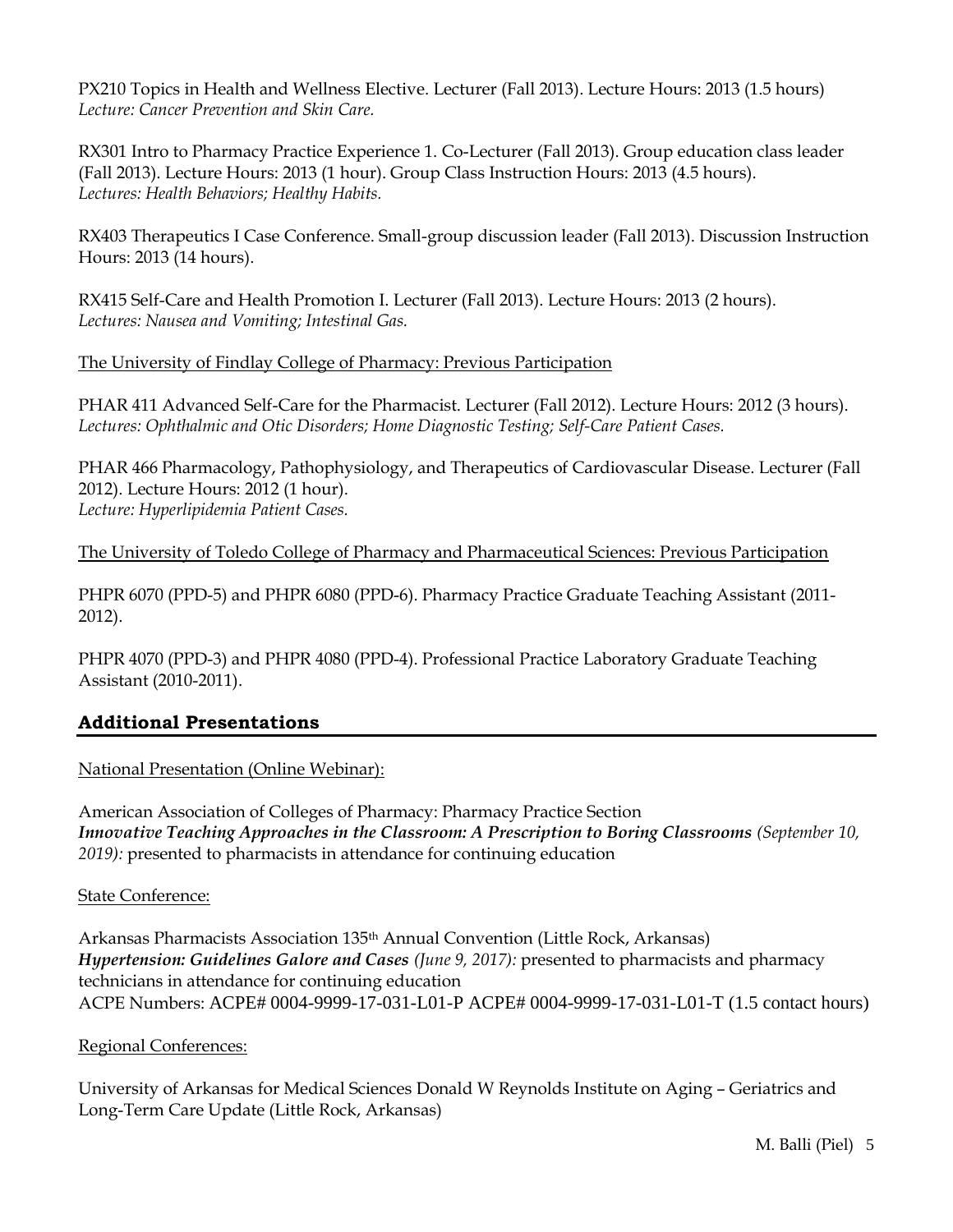*New Cardiac Drugs (September 2016):* presented to physicians, fellows, nurses, pharmacists, dieticians, social workers, and students for continuing education ACPE Credit (1 contact hour)

Purdue University – Great Lakes Pharmacy Resident Conference (Lafayette, Indiana) *Development and Implementation of a Twelve-Week Pharmacy Residency Wellness Program (April 2014):* presented to residents and pharmacists for continuing education ACPE Credit (0.5 contact hour)

Ohio Northern University – Ohio Pharmacy Resident Conference (Ada, Ohio) *Efficacy of "5-Hour Energy", "5-Hour Energy Decaf", and caffeine for perceived energy and wakefulness (May 2013):* presented to residents and pharmacists for continuing education

In-Service/Educational Presentations:

Veterans Health Care System of the Ozarks (Fayetteville, Arkansas) *Chlorthalidone for Hypertension in Advanced Kidney Disease Journal Club (December 2021):* presented to pharmacists, residents, and students in attendance for continuing education

Veterans Health Care System of the Ozarks (Fayetteville, Arkansas) *Grand Rounds: Resistant Hypertension: Strategies for Assessment and Treatment Recommendations (November 2021):* presented to pharmacists, residents, and students in attendance for continuing education

University of Arkansas for Medical Sciences (Little Rock, Arkansas)

*"Positive Learning Environment" Panel Discussion* as part of the "Faculty Excellence Series" collaboration between the Faculty Center and Institute for Digital Health & Innovation (*May 2021*): presented to physicians, pharmacist, nurses, and other health care professionals in attendance for continuing education

Veterans Health Care System of the Ozarks (Fayetteville, Arkansas) *Preceptor Development: Difficult Learner Scenarios (October 2019): presented to members of Residency* Advisory Committee

Veterans Health Care System of the Ozarks (Fayetteville, Arkansas) *SPRINT MIND Journal Club (July 2019):* presented to pharmacists, residents, and students

Veterans Health Care System of the Ozarks (Fayetteville, Arkansas) *Hypertension Journal Club: Blood Pressure Reduction in Black Barbershops (June 2018):* presented to pharmacists, residents, and students

Veterans Health Care System of the Ozarks (Fayetteville, Arkansas) *PCSK-9 Inhibitor Patient Case Presentation (June 2018):* presented to pharmacists, residents, and students

Veterans Health Care System of the Ozarks (Fayetteville, Arkansas) *COPD Journal Club Tie-COPD Trial (March 2018):* presented to pharmacists, residents, and students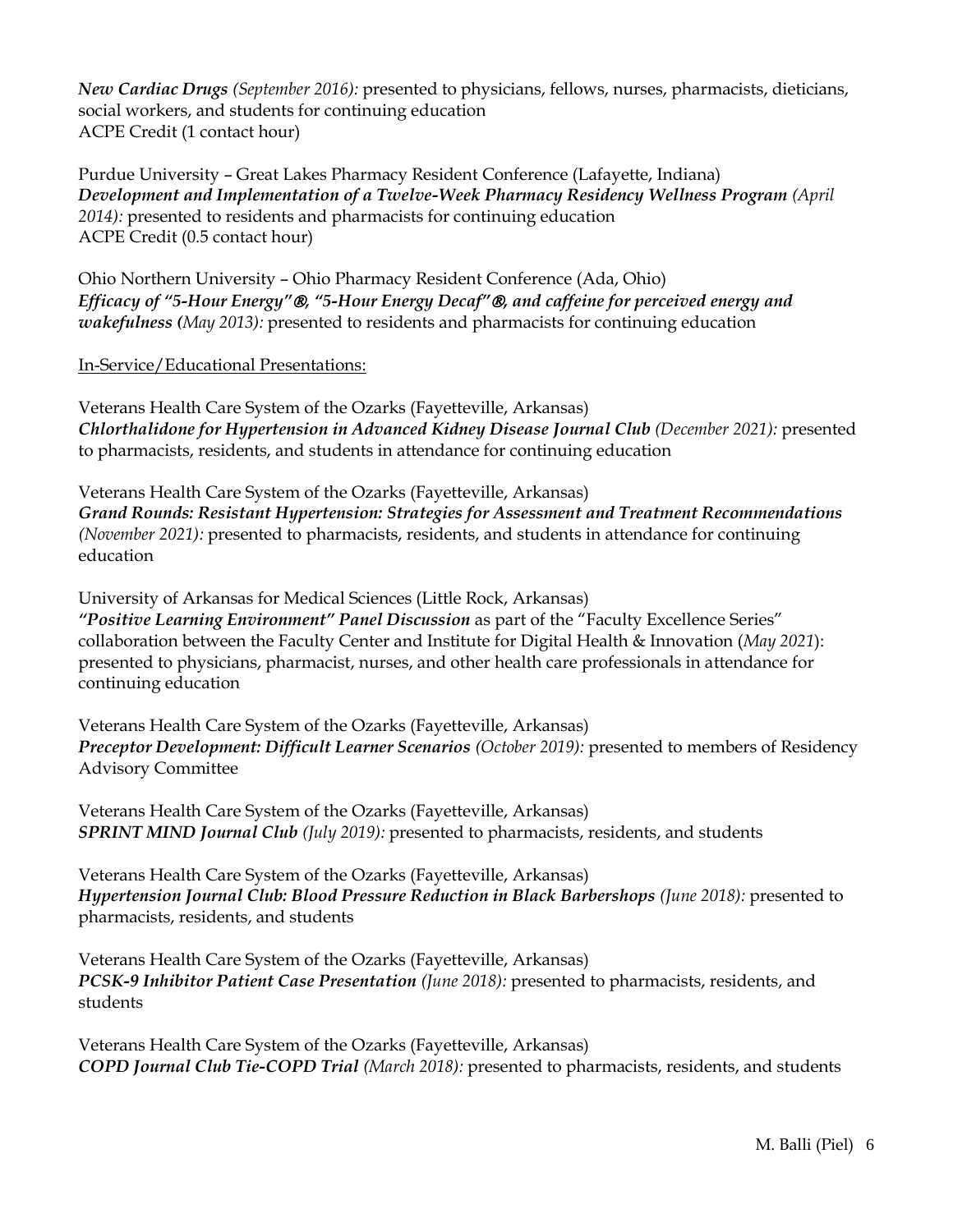The University of Arkansas Eleanor Mann School of Nursing (Fayetteville, Arkansas) *Principles for Insulin Management (February 2015, September 2015, February 2016, September 2016, February 2017, September 2017, February 2018, February 2019, September 2019, February 2020):* presented to third year nursing students

University of Arkansas for Medical Sciences College of Pharmacy (Little Rock, Arkansas) *Communication is Key: Innovative Curriculum Prepares Students for Patient Care (August 2016):* presented to pharmacy alumni in attendance for UAMS Alumni Weekend

Butler University College of Pharmacy and Pharmaceutical Sciences (Indianapolis, Indiana) *Ambulatory Care: A Review of Practice Sites and Select Disease States (May 2014):* presented to pharmacy students on ambulatory care rotations with faculty members

Butler University Health Education Center (Indianapolis, Indiana) *A Pharmacist's Role in Educating Patients on Colorectal Cancer Screening (February 2014):* presented to pharmacists and staff practicing in the Health Education Center

Butler University College of Pharmacy and Pharmaceutical Sciences (Indianapolis, Indiana) *Influenza Review (September 2013):* presented to students, residents, and faculty assisting with campus influenza clinics

Community Health Network Family Medicine Center (Indianapolis, Indiana) "*Ask-Advise-Refer: Brief Interventions for Assisting Patients with Quitting" (July 2013):* presented to first, second, and third year medical residents

Community Health Network Family Medicine Center (Indianapolis, Indiana) *Dyslipidemias (July 2013):* presented to third year medical students on rotation at the clinic

Flower Hospital Family Medicine Residency (Sylvania, Ohio) *Topical Medications (June 2013):* presented to third year medical students from The University of Toledo College of Medicine

The Toledo Hospital Family Medicine Residency (Toledo, Ohio) *Efficacy of "5-Hour Energy", "5-Hour Energy Decaf", and caffeine for perceived energy and wakefulness (June 2013):* presented to office staff, medical residents, and attending physicians

Flower Hospital Family Medicine Residency (Sylvania, Ohio) *A Review of Outpatient Antibiotics and Disease States (March 2013):* presented to office staff, medical residents, and attending physicians

The University of Toledo College of Pharmacy and Pharmaceutical Sciences (Toledo, Ohio) *Practical Tips for Warfarin Management (January 2013):* presented to fifth year pharmacy students in small group discussion sessions

Flower Hospital (Sylvania, Ohio) *New Oncology Agents for 2012 (November 2012):* presented to nurses from the radiation oncology department associated with Flower Hospital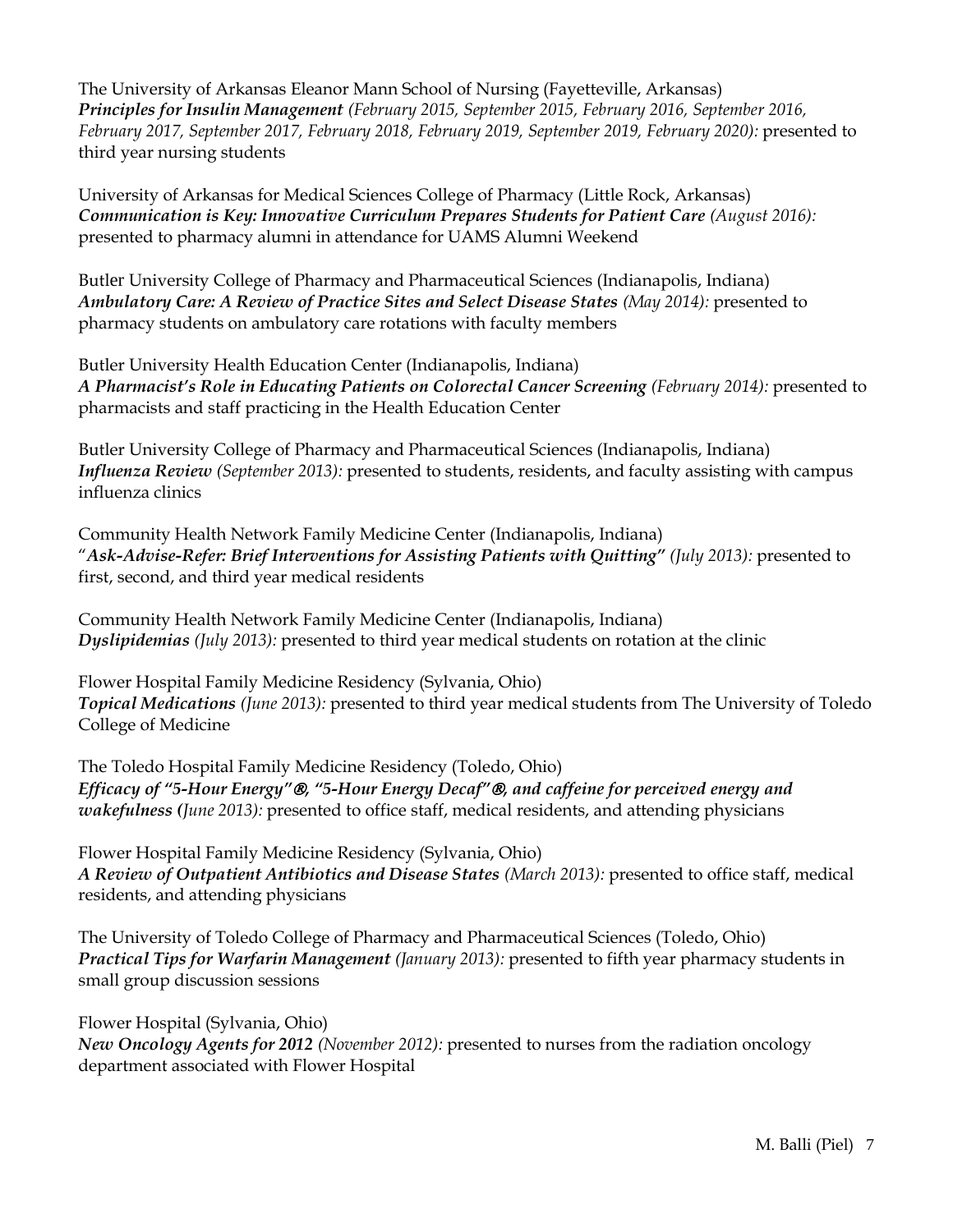Flower Hospital Family Medicine Residency (Sylvania, Ohio) *Basic Warfarin Management (July 2012)*: presented to office staff, medical residents, and attending physicians

Flower Hospital Family Medicine Residency (Sylvania, Ohio) *Topical Medications (July 2012):* presented to third year medical students from The University of Toledo College of Medicine

#### Student Mentoring Presentations:

University of Arkansas for Medical Sciences College of Pharmacy (Fayetteville, Arkansas) *PhORCAS (November 2016, November 2017):* presented to student members of the UAMS residency interest group

University of Arkansas for Medical Sciences College of Pharmacy (Fayetteville, Arkansas) *The Post-Match Scramble Process (March 2015, March 2016, March 2017):* presented to student members of the UAMS residency interest group

Butler University College of Pharmacy and Pharmaceutical Sciences (Indianapolis, Indiana) *Pharmacy Residency Training (October 2013):* presented to student members of the Butler University Student Association of Pharmacy (BSAP)

#### **Publications**

#### Original Research (Peer-Reviewed):

Hudson J, Purvis R, **Balli M**, Selig J, Warmack TS, Schulz T, Coulter L, Peter C, McElfish PA. Medication adherence rates of Marshallese patients treated in a student led free clinic. *J Stud Run Clin*. 2020; 6 (1) 1-7.

Dickey TA, **Balli ML**, Warmack TS, Rowland B, Hudson J, Seaton V, Riklon S, Purvis RS, McElfish PA. Perceptions and utilization of traditional healing among Marshallese adults residing in Arkansas. *Journal of Complementary and Integrative Medicine*. 2020;eISSN 1553-3840. Epub ahead of print. Doi: <http://doi.org/10.1515/jcim-2018-0198>

**Balli ML**, Dickey TA, Purvis RS, Warmack TS, Riklon S, McElfish PA. "You want to give the best care possible, and you know when they leave your pharmacy, you didn't give the best care possible most of the time": pharmacist- and community health worker-identified barriers and facilitators to medication adherence in Marshallese patients. *J. Racial and Ethnic Health Disparities.* 2019:1-8.

Seaton V, Dickey T, **Balli ML**, Briggs BE, Baker JD, Hudson JS. Rate of positive depression screenings among Marshallese patients with diabetes in Northwest Arkansas. Mental Health Clinician: January 2019, Vol. 9, No. 1, pp. 36-40.

McElfish PA, **Balli ML**, Hudson JS, Long CR, Hudson T, Wilmoth R, Rowland B, Warmack TS, Purvis RS, Shulz T, Riklon S, Holland A, Dickey T. Identifying and understanding barriers and facilitators to medication adherence among Marshallese adults in Arkansas. J Pharm Technol. 2018. 34(5): 204-215. doi: 10.1177/8755122518786262.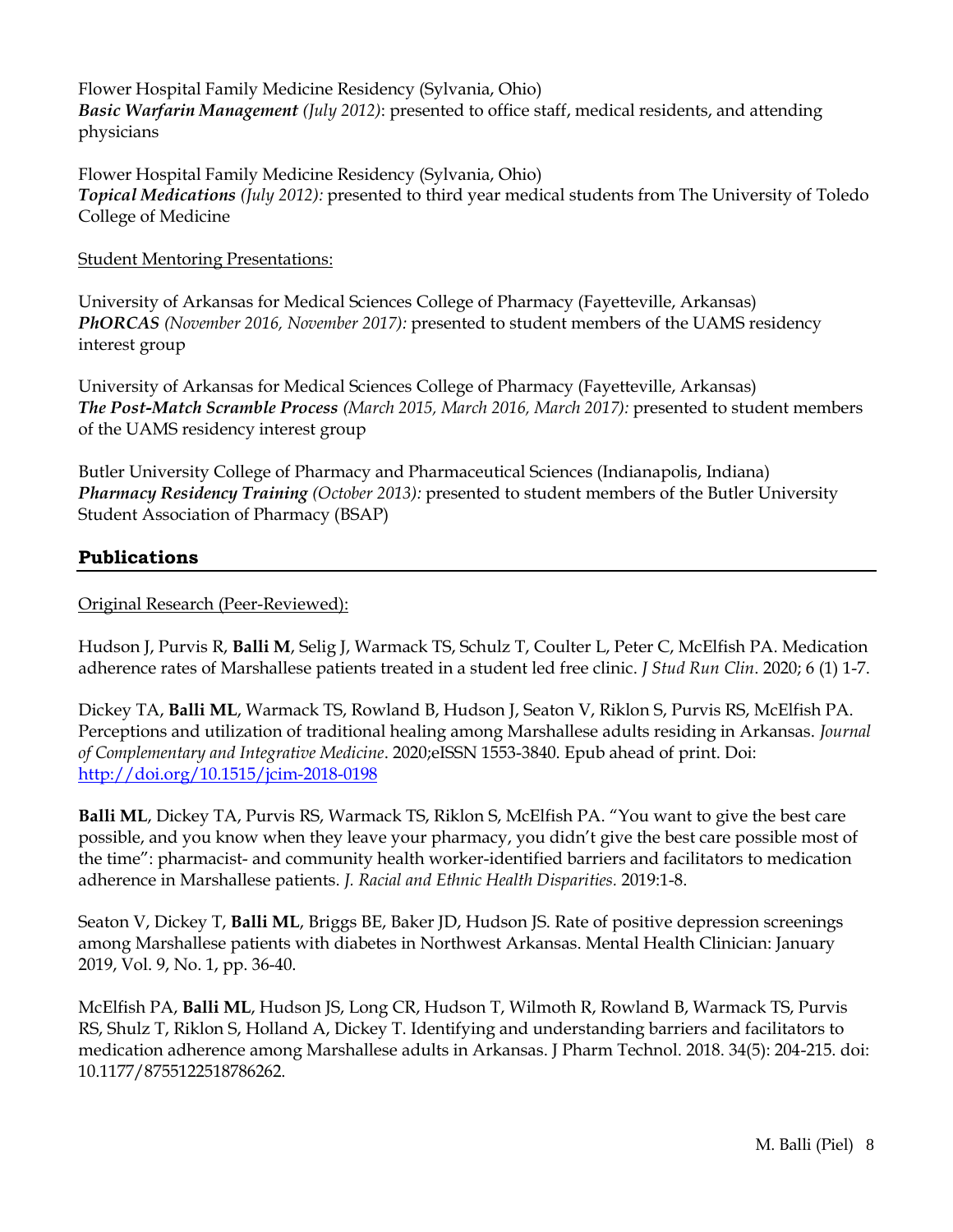Felix, H, Rowland B, Long CR, Narcisse MR, **Piel M**, Goulden PA, McElfish PA. Diabetes self-care behaviors among Marshallese adults living in the United States. J Immigrant Minority Health (2017). https://doi.org/10.1007/s10903-017-0683-4.

Seaton VS, **Piel M**. Student pharmacists' social distancing toward people with mental illness. Mental Health Clinician: September 2017, Vol. 7, No. 5, pp. 181-186.

McElfish PA, Rowland B, Long CR, Hudson J, **Piel M**, Buron B, Riklon S, Bing WI, Warmack TS. Diabetes and hypertension in Marshallese adults: results from faith-based health screenings. *J. Racial and Ethnic Health Disparities.* 2017;4(6):1042-1050. doi: 10.1007/s40615-016-0308-y. PMID: 27837454.

Drug Information Review (Peer-Reviewed):

Vang Y, **Balli M**. There's An App for That! Can Smartphone Apps Assist with Smoking Cessation? iForumRx.org 2021. Available at: [https://iforumrx.org/smoking-cessation-apps/.](https://iforumrx.org/smoking-cessation-apps/)

Robertson A, **Balli M**. Will Riva Be Defeated By Its (Long-Standing) Nemesis, Apixa? iForumRx.org 2020. Available at: [https://iforumrx.org/commentary/will-riva-be-defeated-it%E2%80%99s-long](https://iforumrx.org/commentary/will-riva-be-defeated-it%E2%80%99s-long-standing-nemesis-apixa)[standing-nemesis-apixa.](https://iforumrx.org/commentary/will-riva-be-defeated-it%E2%80%99s-long-standing-nemesis-apixa)

**Balli M**, Robertson A. Keeping Intensive Blood Pressure Goals in MIND: Does It Impact Cognitive Decline? iForumRx.org 2019. Available at: [https://iforumrx.org/commentary/keeping-intensive-blood](https://iforumrx.org/commentary/keeping-intensive-blood-pressure-goals-mind-does-it-impact-cognitive-decline)[pressure-goals-mind-does-it-impact-cognitive-decline.](https://iforumrx.org/commentary/keeping-intensive-blood-pressure-goals-mind-does-it-impact-cognitive-decline)

Robertson A, **Piel M**. Therapy for Early-Stage COPD: What is the GOLDen Regimen? iForumRx.org 2017. Available at: [https://iforumrx.org/commentary/therapy-early-stage-copd-what-golden-regimen.](https://iforumrx.org/commentary/therapy-early-stage-copd-what-golden-regimen)

**Piel M**, Robertson A. Bowel Cleansing Regimens – Pick Your Poison (Wisely)! iForumRx.org 2016. Available at: http://www.iforumrx.org/node/357.

## **Research Projects**

| Previous Projects:<br>November 2016-April 2021 | Evaluation of clinical improvement with extended follow-up in a<br>pharmacist-run telehealth clinic for diabetes management<br>Veterans Health Care System of the Ozarks<br>Role: Primary Investigator |
|------------------------------------------------|--------------------------------------------------------------------------------------------------------------------------------------------------------------------------------------------------------|
| September 2016-April 2018                      | Evaluation of medication adherence in Marshallese patients<br>University of Arkansas for Medical Sciences - Northwest Campus<br>Role: Primary Investigator                                             |
| July 2013 - June 2014                          | Development and implementation of a 12-week pharmacy<br>residency wellness program (Wellness Rx)<br>Butler University College of Pharmacy and Pharmaceutical Sciences<br>Role: Principal Investigator  |
| July 2013 - July 2014                          | Workplace cancer screening program - funded by a grant from the<br>Indiana State Department of Health                                                                                                  |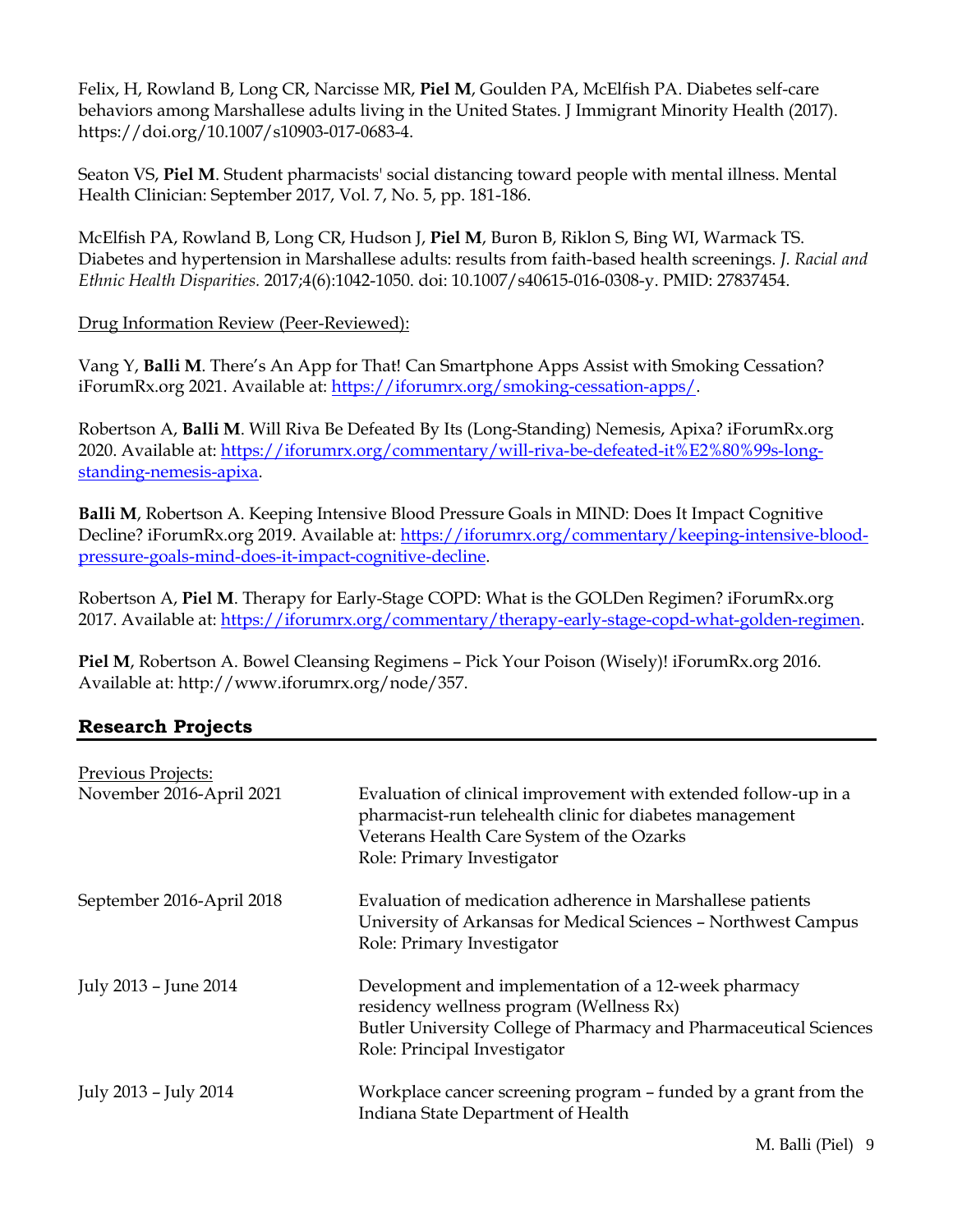|                       | <b>Butler University Health Education Center</b><br>Role: Co-Investigator                                                                                                               |
|-----------------------|-----------------------------------------------------------------------------------------------------------------------------------------------------------------------------------------|
| July 2012 – June 2013 | Efficacy of "5-Hour Energy"®, "5-Hour Energy Decaf"®, and<br>caffeine for perceived energy and wakefulness<br>Flower Hospital Family Medicine Residency<br>Role: Principal Investigator |

### **Poster Presentations**

Ratliff L, **Balli ML**, Waldron D. Dulaglutide and Semaglutide Prescribing and Monitoring Practices Amongst Primary Care Providers and Clinical Pharmacy Specialists for Veterans Living with and without Diabetic Retinopathy. Poster presented at: 2021 American Society of Health-System Pharmacists Midyear Clinical Meeting and Exhibition Virtual Meeting, December 5-9, 2021.

**Balli ML.** Evaluation of clinical improvement with extended follow-up for diabetes management in a pharmacist-run telehealth clinic. Poster presented at: 2020 American College of Clinical Pharmacy Annual Meeting Virtual Event, October 19-30, 2020.

**Balli ML**, Stark JE. Symptomatic hypotension after initiation of empagliflozin: a case report. JACCP 2020; 3(6):1247. Poster presented at: 2020 American College of Clinical Pharmacy Virtual Symposium, May 26-27, 2020.

**Piel M**, Hudson J, Schulz TK, Warmack TS, Coulter L. Lessons Learned from 100 Patients: A Review of Clinical Parameters from 100 Marshallese Patients Treated in a Student-Run Clinic. Poster presented at: 2017 Gathering for Pacific Islander Health; October 4, 2017. Honolulu, Hawaii.

**Piel M**, Dickey TA, Purvis R, Takamaru T, Mamis S. Health Care Provider Perspectives of Barriers and Facilitators for Medication Adherence in Marshallese Patients in Northwest Arkansas. Poster presented at: 2017 Gathering for Pacific Islander Health; October 4, 2017. Honolulu, Hawaii.

Seaton V, Dickey TA, **Piel M**, Hudson J. Rates of positive depression screenings among Marshallese patients with diabetes in Northwest Arkansas. Poster presented at: 2017 Gathering for Pacific Islander Health; October 4, 2017. Honolulu, Hawaii.

Seaton V, **Piel M**, Maloney J, Florer G. Student pharmacists' social distancing towards people with mental illness. Journal of Pharmacy Practice 2016; 29(3):273 [Poster & Platform Presentation]. 2016 College of Psychiatric and Neurologic Pharmacists Annual Meeting. April 17-20, 2016. Colorado Springs, Colorado.

Seaton V, **Piel M**, Maloney J, Florer G. Student pharmacists' social distancing towards people with mental health [Poster]. American Society of Health-System Pharmacists Midyear Clinical Meeting. December 7, 2015. New Orleans, Louisiana.

Seaton V, **Piel M**, Maloney J, Florer G. Student pharmacists' social distancing towards people with mental health [Poster]. Arkansas Association of Health-System Pharmacists Fall Seminar. October 9, 2015. Little Rock, Arkansas.

Stark J, **Piel M**. Identifying a Potential Safety Gap in a Commonly Used Drug Reference [Poster]. Arkansas Association of Health-System Pharmacists Fall Seminar. October 2, 2014. Little Rock, Arkansas.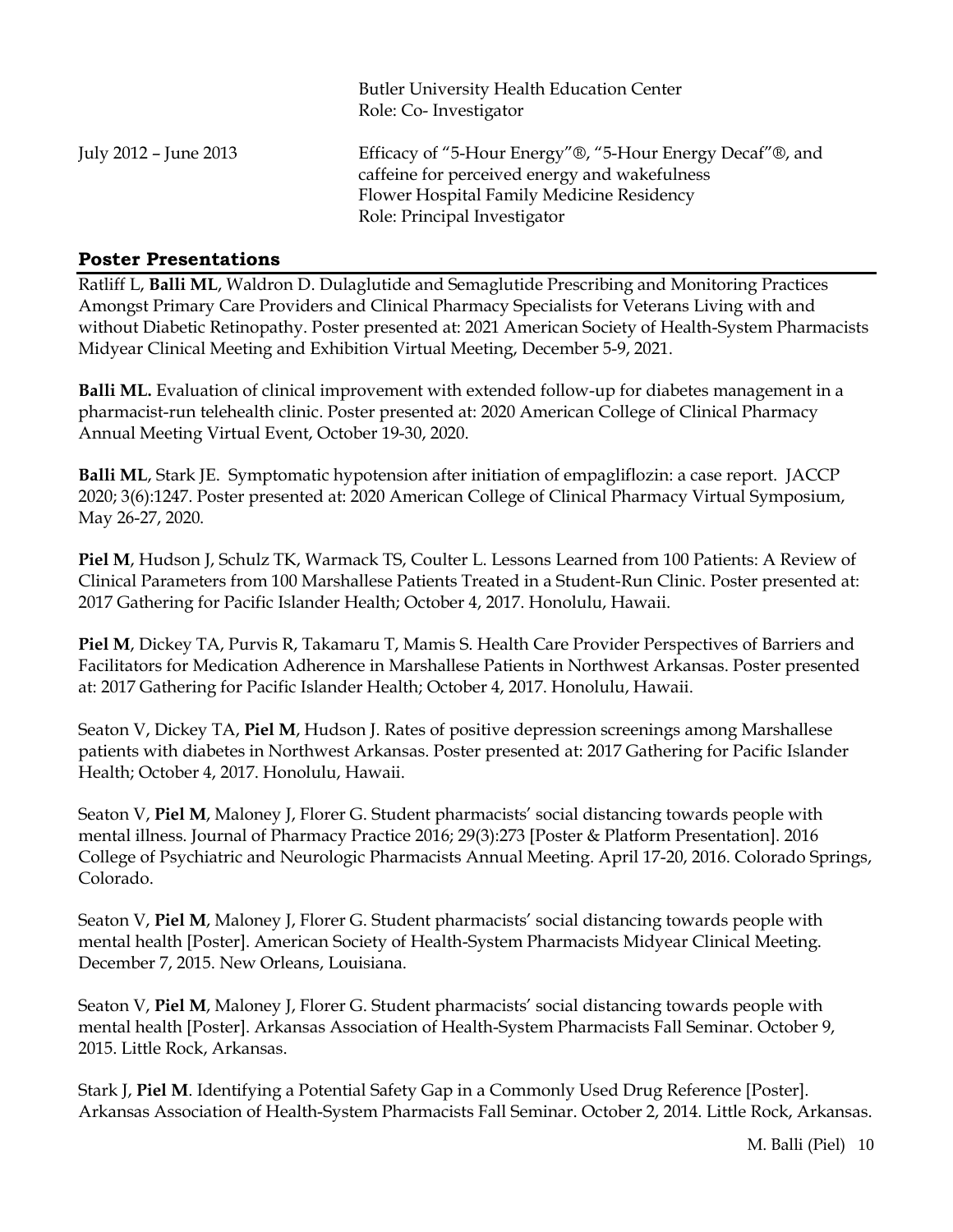Maffeo C, **Piel M**, Hagedorn I, Sprunger T, Patel S, Zeitlin D, Daneri K. My First Patient Program: An Innovative Approach to Teach First-year Pharmacy Students Health Promotion and Disease Prevention [Poster]. Butler University's Celebration of Innovation in Teaching. April 16, 2014. Indianapolis, Indiana.

**Piel M**, Maffeo C, Daneri K. Development and Implementation of a Twelve-Week Pharmacy Residency Wellness Program [Poster]. American Society of Health-System Pharmacists Midyear Clinical Meeting. December 11, 2013. Orlando, Florida.

## **Certifications and Specialty Training**

- **EXECUTE:** American Heart Association Cardiopulmonary Resuscitation (CPR)/BLS Provider Certification (November 2020)
- **•** American Pharmacists Association Train the Trainer Immunization Certification (April 2015)
- Board Certified Ambulatory Care Pharmacist (November 2014)
- American Pharmacists Association Pharmacist-Based Immunization Delivery (October 2014)
- Arkansas Authority to Administer Medications and Immunizations (October 2014)
- Indiana Pharmacy Resident Teaching Certificate Program (June 2014)
- Butler University College of Pharmacy Longitudinal Academic Experiential Program (May 2014)
- The Toledo Hospital Family Medicine Residency Teaching Certificate Program (June 2013)
- Outcomes Pharmaceutical Health Care MTM Program Certificate of Completion (April 2011)
- PCCA Institute Introductory Compounding Training Certificate of Completion (May 2010)
- Ohio State Board of Pharmacy Approved Immunization Training (May 2010)

## **Professional Memberships**

- The Rho Chi Society Beta Iota Chapter (2017-present)
- Phi Lambda Sigma Leadership Society UAMS chapter (2015-present)
- Arkansas Pharmacists Association (2014-present)
- Arkansas Association of Health-System Pharmacists (2014-present)
- American Association of Colleges of Pharmacy (2014-present)
- American College of Clinical Pharmacy (2012-present)
- American Pharmacists Association (2011-present)
- American Society of Health-System Pharmacists (2011-2015)
- Ohio Society of Health-System Pharmacists (2010-2013)
- Toledo Area Society of Health-System Pharmacists (2010-2013)

## **Professional Service**

## National Level:

- iForumRx.org (2018-present)
	- o Associate Editor (2021-present)
	- o Editorial Board (2018-2021)
- American College of Clinical Pharmacy Ambulatory Care Practice and Research Network Group (2012-present)
	- PRN Secretary (2021-present, serving 2-year term)
	- **Communications Committee** 
		- o Chair (2021-present)
		- o Vice Chair (2020-2021)
		- o Technology Liaison (2020-2021)
		- o Member (2012-2013 and 2019-2020)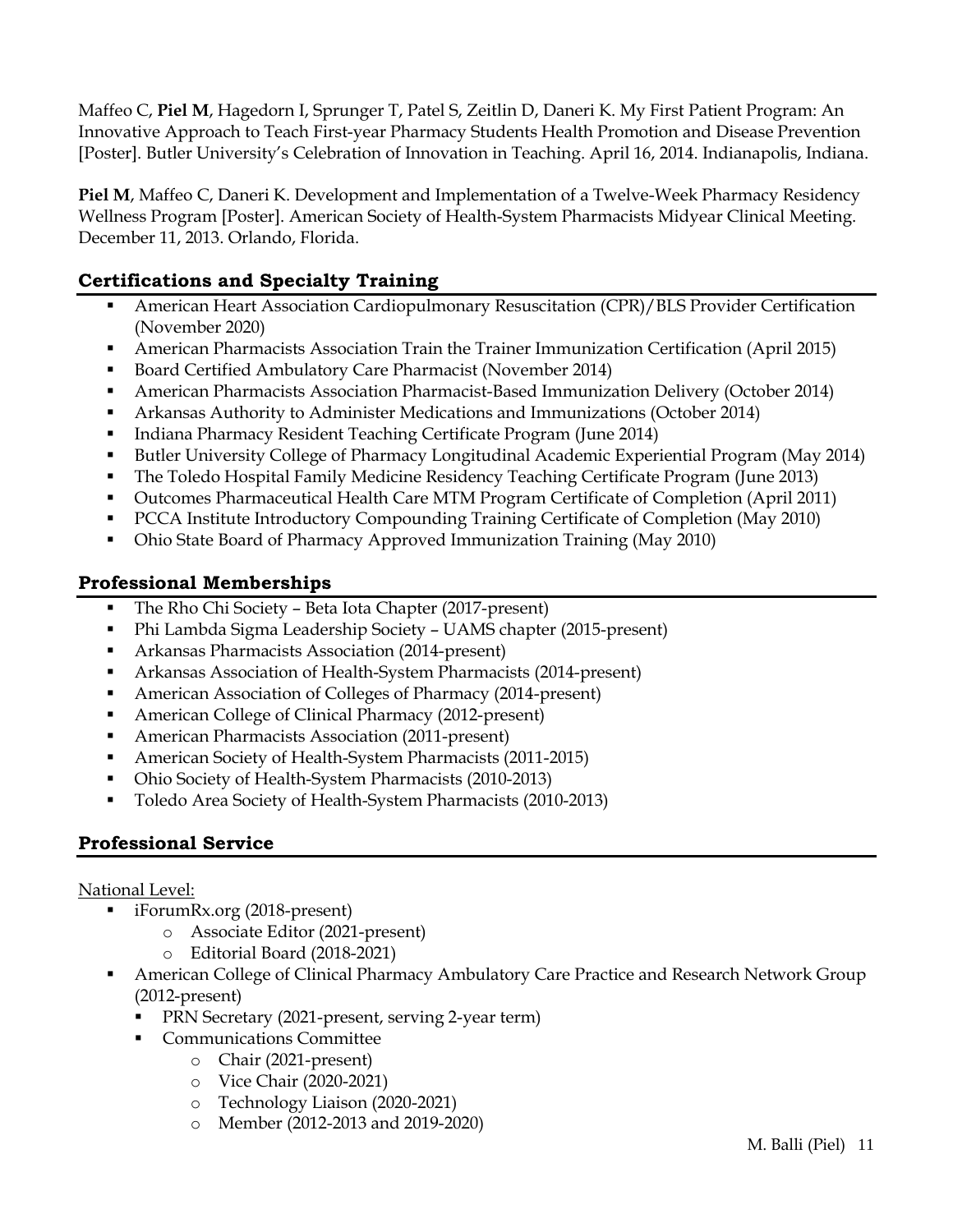- **Resident Committee** 
	- o Member (2013-2019)
	- o Chair (2017-2018)
	- o Vice-Chair (2016-2017)
	- o Project Charge Leader (2014-2015)
- Reviewer for Journal of Pharmacy Practice (2019-present)
- Reviewer for Currents in Pharmacy Teaching and Learning (2017-present)
- Reviewer for The Annals of Pharmacotherapy (2016-present)
- Reviewer for The American Journal of Pharmaceutical Education (2015-present)

#### State Level:

- Arkansas College of Clinical Pharmacy (2016-2017)
	- President (2017)
	- President-elect (2016)
- Arkansas Association of Health-System Pharmacists
	- Item writer for student jeopardy competition at Annual Fall Seminar (2015-2017)
- Ohio Society of Health-System Pharmacists
	- Communications Division Member (2012-2013)

College Level: University of Arkansas for Medical Sciences College of Pharmacy

- Curriculum Committee (2016-present)
	- o Secretary (2019-present)
- Mentor for UAMS Teaching Certificate Program (2016-present)
- **American Pharmacists Association Licensed Partner Coordinator for UAMS to conduct and** coordinate Pharmacist-Based Immunization Delivery course (2016-present)
- Ad Hoc Committee for Personal and Professional Development (2018-2019)
- Scholastic Standing Committee (2017-2019)
- Curriculum retreat committee co-chair for APPE design (June-September 2016)
- Reviewer for UAMS Teaching Certificate Program (2015-present)
- Residency Advisory Committee Member NW Campus (2014-2021)

Department Level: University of Arkansas for Medical Sciences College of Pharmacy: Pharmacy Practice

- OSCE Board (2017-present)
- Ambulatory Care Work Group (2017-2019)
- Postgraduate Training Support and Development Committee Member (2014-2020)
	- o Chair (2017-2018)
	- o Secretary (2016-2017)

Institutional Level: Veterans Health Care System of the Ozarks (VHSO)

- Resident Advisory Committee Ad-Hoc Member (2014-present)
- Medication-Use Evaluation Committee Member (2014-present)

## **Professional Development**

- University of Arkansas for Medical Sciences (Northwest Campus) Community Engaged Research Training Program (2015-2017)
- UAMS College of Pharmacy Writers Block (2015-2017)
- **American Pharmacists Association Train the Trainer program for immunizations (April 2015)**